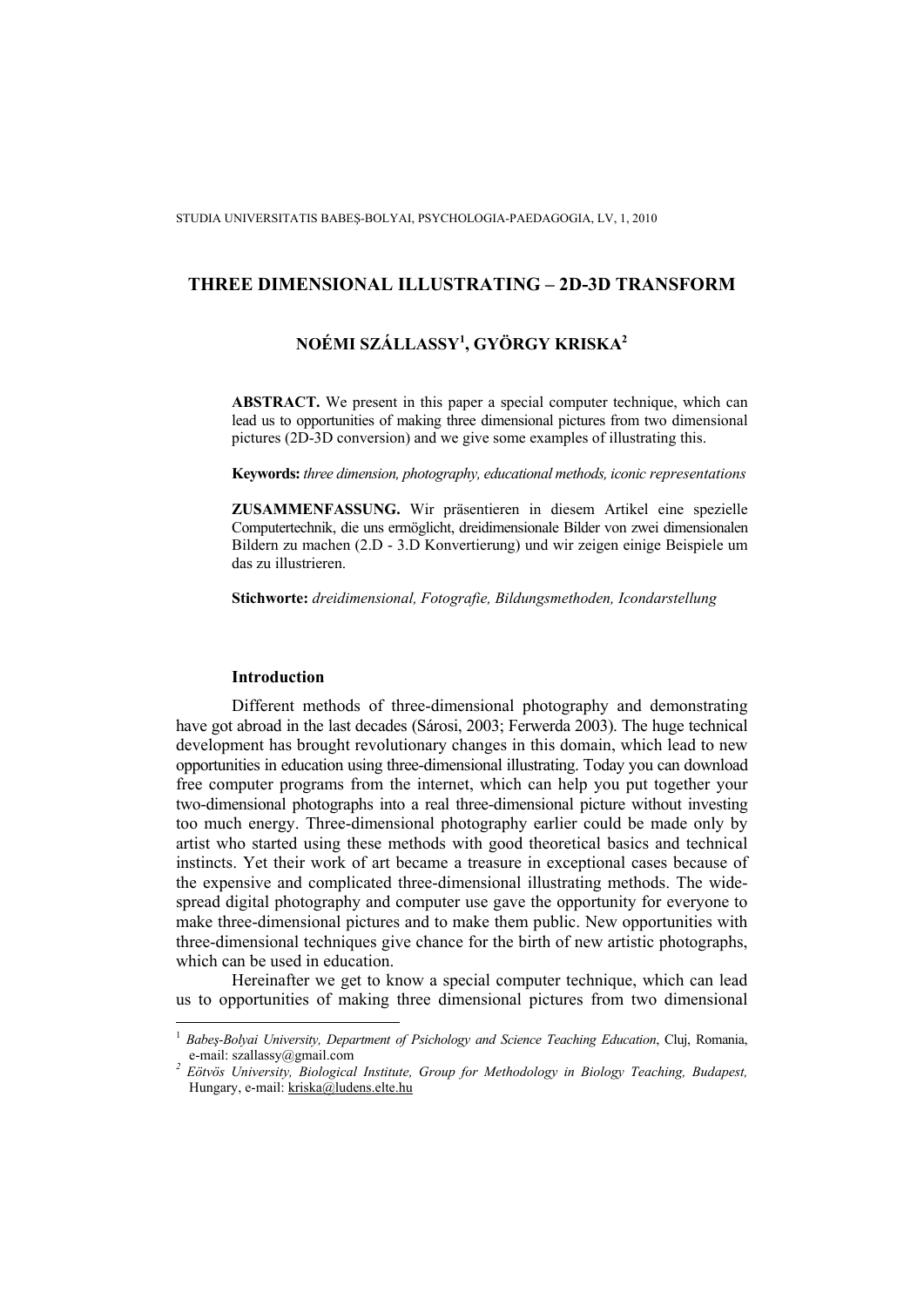### NOÉMI SZÁLLASSY, GYÖRGY KRISKA

pictures (2D-3D conversion). Many computer programs promote this execution (realization), from which programs we get aquainted with a simply usable one, by presenting some simple examples. If interested in the results of the professional use, one can find on the http://digilander.libero.it/kems/ webpage three dimensional pictures which can be seen with red-cyan glasses, made with transforming different paintings.

Two dimensional – three dimensional conversion programs are based on the movement parallax. The point is, that if one of the two objects with the same size is closer than the other, we see the closer one in a bigger viewing angle. Hence if we move or the object moves, the shift of the closer object's is bigger than the farther one's. Generally, the shift's measurement and the distance from us, beholders, is reverse proportional. We can deduce the distance of the objects from the socalled movement parallax. In the converting program we have to import the two dimensional picture, after this we have to "bring to the softvers knowledge", which are the closer and the farther objects on the picture. For this, there are different methods, which can vary within the same program.

## **Methods**

In a previous article we present in detail the biological roots of threedimensional visualization, the phenomena of movement parallax, which can be used efficiently in making three-dimensional graphics, the Zöllner- and Corridorillusion. We described the visual elements, which contribute to define a plane twodimensional image in three-dimension: coherent lines, the covering, the measurement changes, the relative altitude state, the abatement of detail profusion, the shadings and the perspective effects of colors (Szállassy et al., 2009).

To look 3D pictures we need 3D glasses, which can be active or passive. Modern active glasses can be controlled by microprocessors, and accordingly synchronized with the projected image either the left or the right lens are covered. In this way the image in our brain becomes a 3D image with deep-stridency. Toward the active glasses the synchronized signs are assured from the transmitter of the projector or from a little unit. The question is when will this technology used in everyday education.

The most appropiate method has to be chosen by the user on the bases of the picture's type. The Bas-relief 1.25 program requests the spatial information as a depth map, where the closer elements of the picture are marked with clearer nuance, the farther ones are with darker nuance.

The Bas-relief 1.25 program (figure 1.) can be downloaded from the http://www.3dphotopro.com/software.html web address. For the 3D Gugle program (http://www.magia.it/Alfa23/3DGugle/NewGugHlp.htm) we can give the information about the space, by coloring one after the other in different strata the farther and the closer picture elements. This program is used especially for paintings to be transformed into three dimensional pictures, for after all two dimensional pieces of art's can not be illustrated into three dimension pictures by other ways.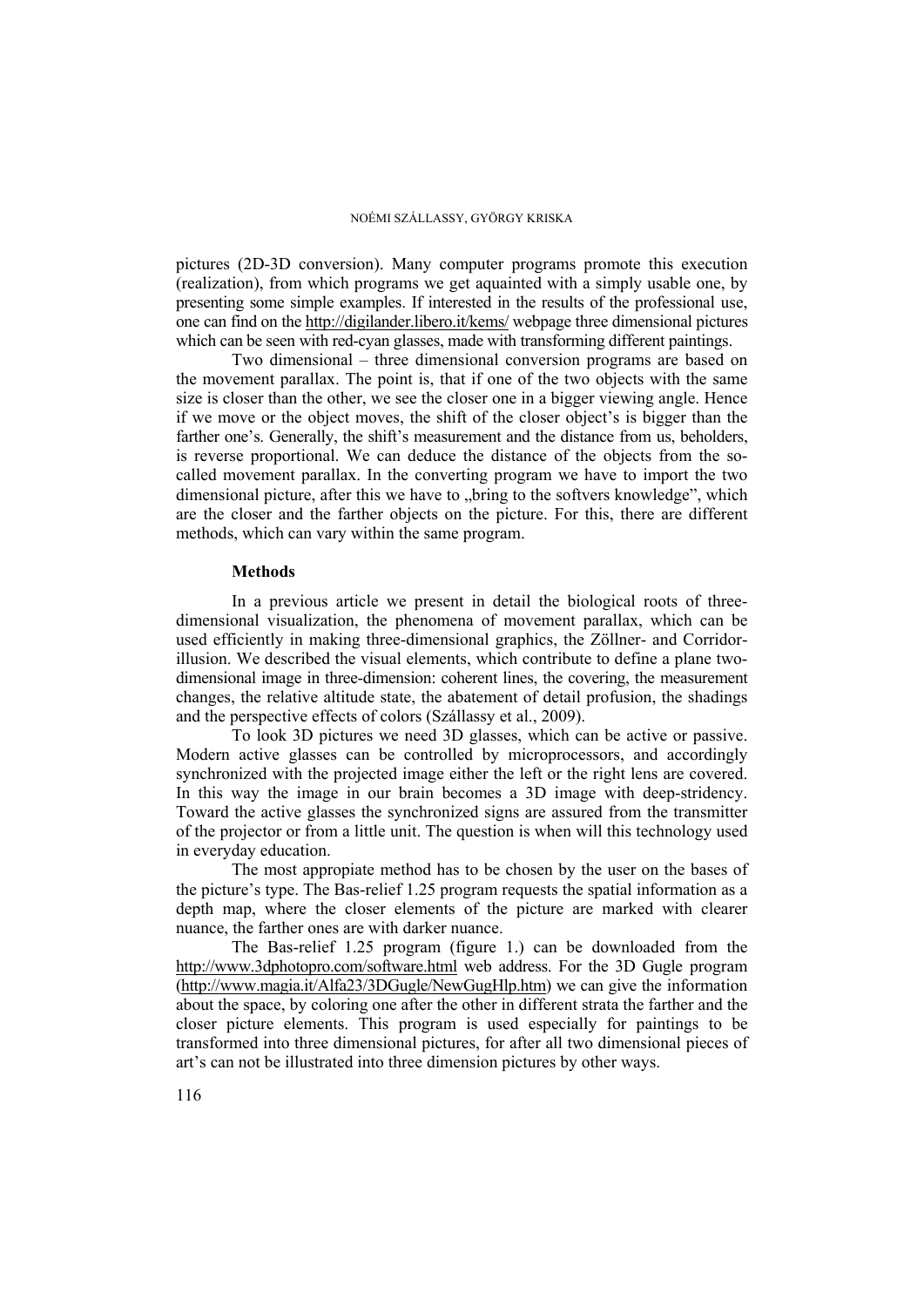## THREE DIMENSIONAL ILLUSTRATING – 2D-3D TRANSFORM

| Bas-relief 1.25 Demo                                          |                                                                                                                                 |
|---------------------------------------------------------------|---------------------------------------------------------------------------------------------------------------------------------|
| Image                                                         | Settings                                                                                                                        |
| File: forras.jpg                                              | $\overline{c}$<br>Number of views:                                                                                              |
| Open<br>Batch                                                 | 12<br>Viewing angle, degrees:                                                                                                   |
|                                                               | 20<br>Parallax between views, px:<br>Auto                                                                                       |
|                                                               | 3<br>Depth map smoothing, px:                                                                                                   |
|                                                               | 20<br>Stereo window position, px:                                                                                               |
|                                                               | Automatic filling the gaps                                                                                                      |
| Depth map<br>File: forras_map1.jpg<br>Open<br>Smooth<br>Batch | Anaglyph image settings<br>Save as:<br>TIFF<br>⊙ Grey Red-Cyan<br>Delete temporary files<br>C Colour Red-Cyan<br>Preview images |
|                                                               | Anaglyph image<br>Lenticular views<br>Integral views                                                                            |
|                                                               | LC Shutter<br>ViewMaster<br>Cross eyed                                                                                          |
|                                                               | ChromaDepth                                                                                                                     |
| Progress:                                                     | I can't calculate the parallax automatically.<br>Help<br>About                                                                  |

**Fig. 1.** The Bas–relief 1.25 Demo program operational system for 2D-3D transform

## **Results**

The most computer drawing programs already dispose color transition for the fill of lineal drawings, which use, in many times can be create depth map with just few clicks. In what follows, we will see some examples for this.

On the picture above the distance between the objects grow from the right bottom corner untill the left top corner, therefore it is simple to visualize the depth map. It is subservient to concentrate the rattling three dimensional effect on the waterfall situated in the centre of the image. This way we have to realise a depthmap which concentrates the light-dark colour transition.

In the case of Hortobágy white alkali lake, first we transform the coloured picture into a black-white picture, then we establish on the water surface a greynuanced gradient wich is getting darker upwards (figure 2.). Next, we color black the far situated reedy, and on the sky we put another grey-nuanced gradient wich is getting darker upwords, which we make it transparent in 80% (figure 3.). This way we make not just the sky look three dimensional, but some clouds too. After we imported the original picture and the grey-nuanced depth-map by clicking on the "Anaglyph image" the "Bas-relief" program creates the tree dimensional picture which can be viewed with red-cyan glasses (www.freeweb.hu/kriskagy/3d1.htm).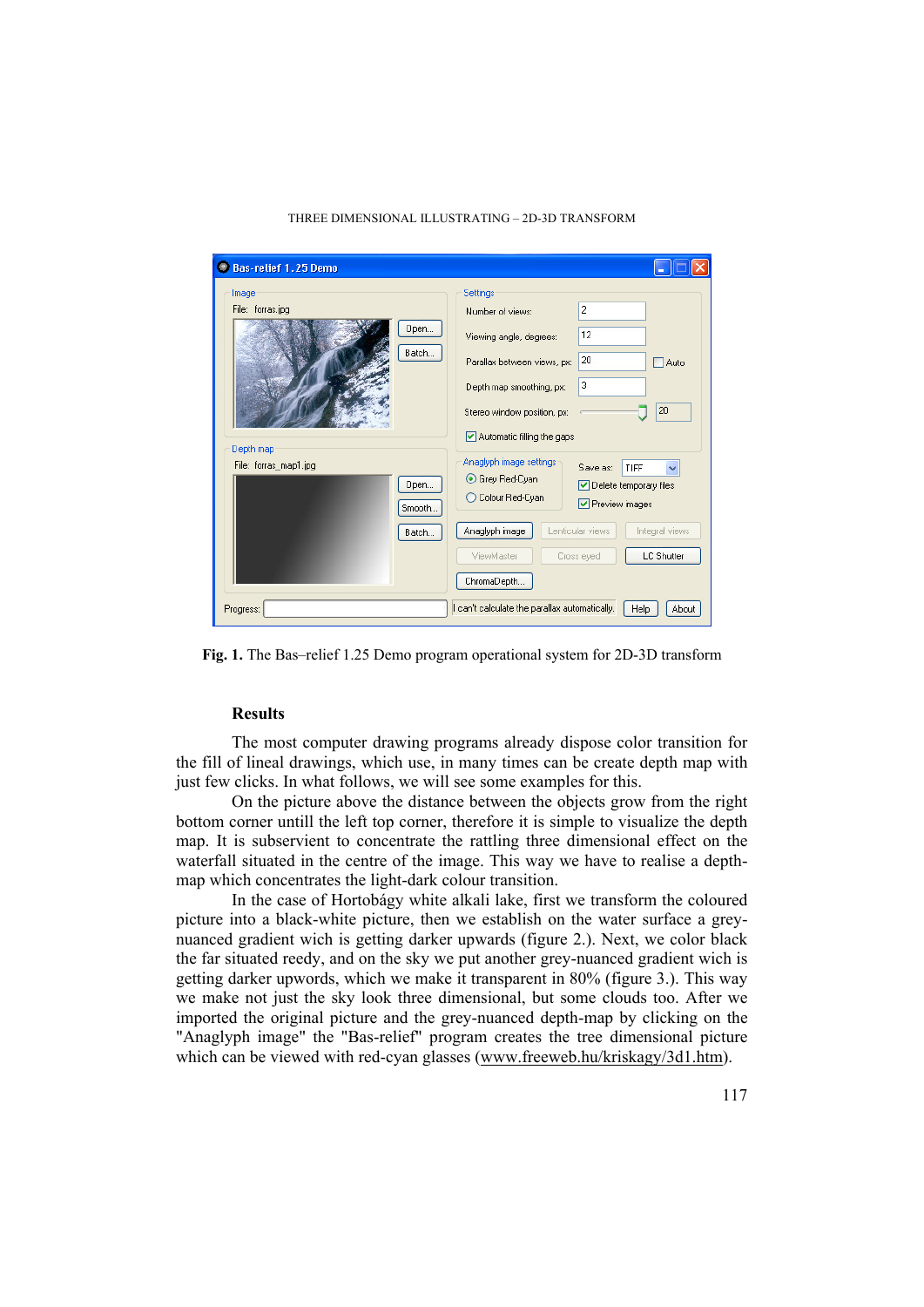### NOÉMI SZÁLLASSY, GYÖRGY KRISKA



**Fig. 2.** The first steps of a depth-map making on an Hortobágy white alkali lake



**Fig. 3.** The final steps of creating depth-map from a Hortobágy white alkali lake

In some cases some of the objects appear in different distance. In making the depth-map from the picture's closer objects we have to mark them (circle them) and we have to make the grey-nuanced gradient. On the undermentioned pictures this method can be examinated in the case of Tisa riverride greenwood (figure 4.).

We can use successful 2D-3D transforming in macrophotos too. In making depth-map of pictures illuminated by flashlight, it is enough if we transform the picture into grey-nuanced (figure 5.), after all the closer parts are better illuminated by the flashlight, this way those will appear lighter than the farther ones. In the case of darker, closer objects a correction might be needed because of the pattern, in this case, making lighter the originally, complite dark eye. In the case of photos made with light-microscope, near the forementioned method it can lead to a succesful result if we make a black-white negative picture (figure 5.). During some manipulation we have to pursuit to visualize true to life, wether the pictures from the final result reflect the true anatomical relations.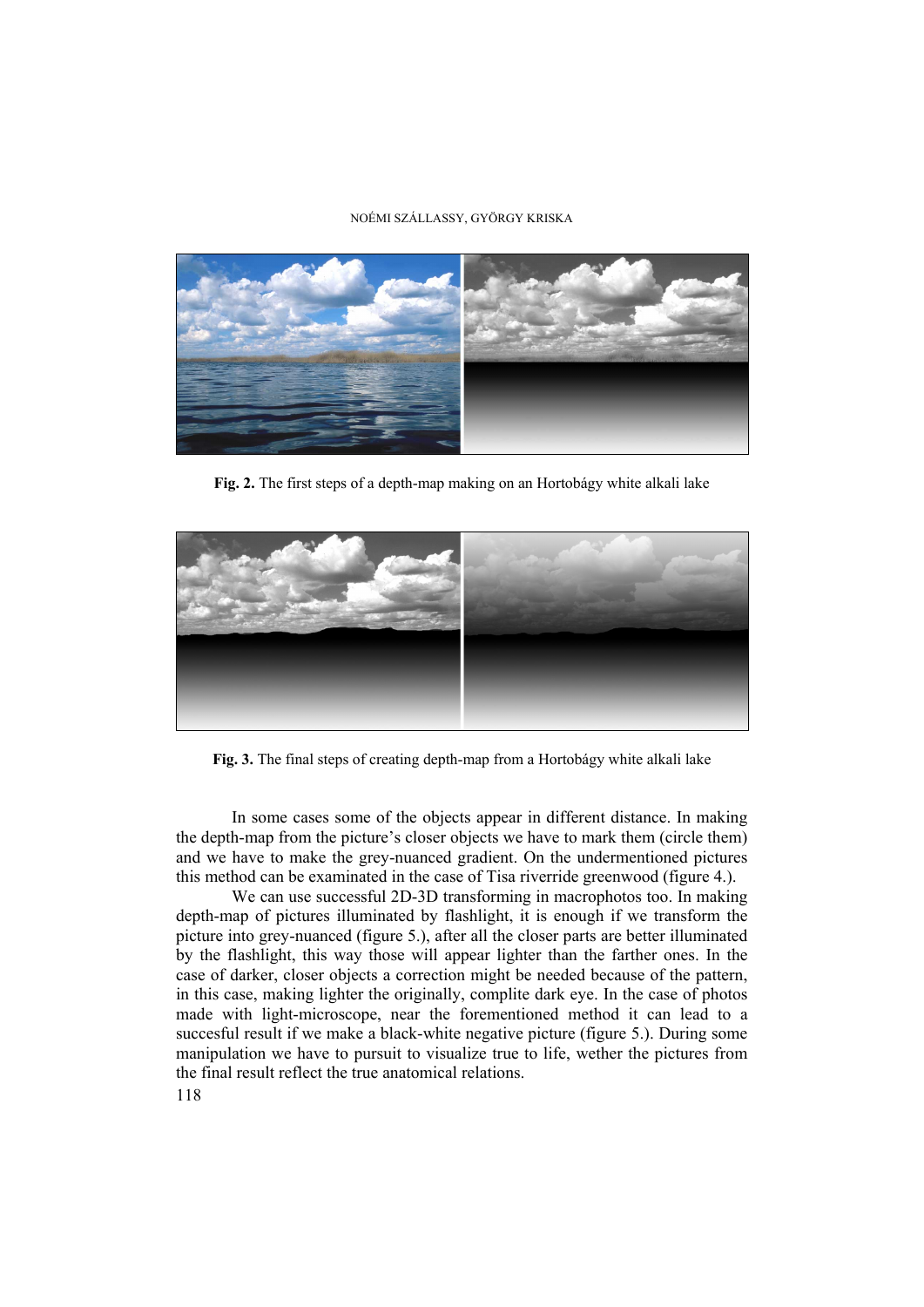## THREE DIMENSIONAL ILLUSTRATING – 2D-3D TRANSFORM



**Fig. 4.** The grey-nuanced depth-map of the Tisa and the two dimensional picture



**Fig. 5.** Grey-nuanced depth-maps, black and whitw positive and negative picture: common dragonfly transfiguration – macro photo, young fish – microscopical photo

## **Conclusion**

With 3D technology, teachers get a new opportunity to involve pupil in education and learning courses. 3D technology is an opportunity which certainly will capture the attention of pupil and will make curious the laziest child too. It isn't hard to imagine how spectacular and easy could be the understanding-learning process be at an anatomy lesson, geography, history or biology topic using 3D technology. After a class like this, it wouldn't be hard to imagine that the pupil would run home excited and tell about the days biology class. Which else, if this isn't the aim of education? Today the 3D projection techniques are available for everyone and more and more curriculae appear on the market which can be studied specifically in 3D surroundings. It is certain that the opportunity of 3D projection could be the next step of the understanding-learning evolution. It is an acknowledged